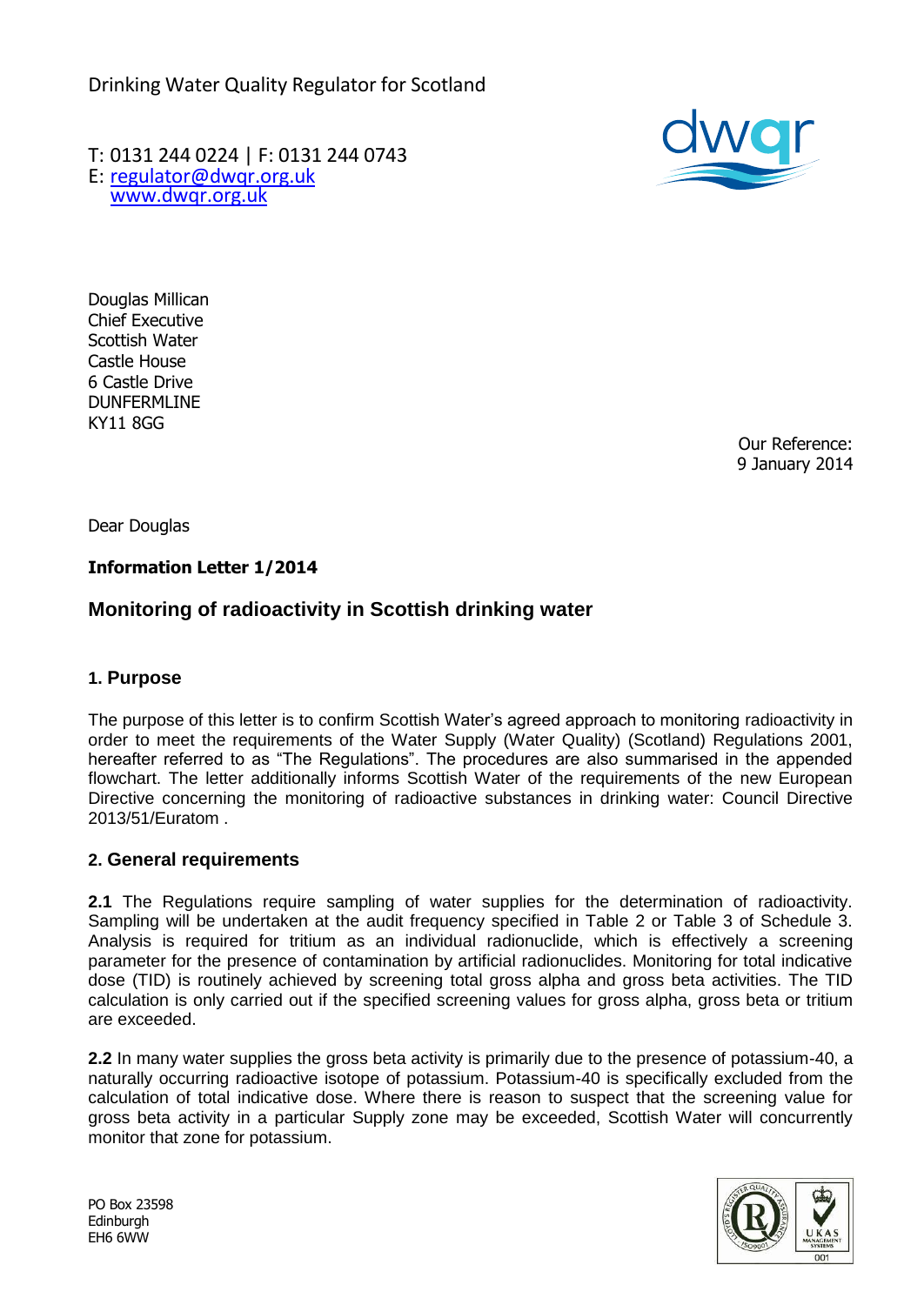# **3. Initial screening**

**3.1** Initial screening for gross alpha and gross beta at the frequencies specified in The Regulations determines the need to analyse for specific radionuclides, and calculate the TID. Tritium is also monitored at audit frequencies. It is highly unlikely that the prescribed concentration of 100Bq/l will ever be exceeded. In the event of failure, advice will be sought from radiochemistry specialists on any further analysis that may be required.

**3.2** Sources of raw water in Scotland are more likely to be affected by naturally-occurring alpha emitting radionuclides such as  $_{234}$ U,  $_{238}$ U or  $_{226}$ Ra than other forms of radioactivity, particularly ground water abstracted from granitic aquifers. Radionuclides in water supplies that emit beta particles include the naturally occurring radionuclides 40K, 210Pb and 210Bi, (all of which are excluded from the estimation of TID under the Drinking Water Directive), and artificial radionuclides such as  $60C$ o (cobalt-60), 90Sr (strontium-90) and 137Cs (caesium-137), which are very unlikely to be found at detectable levels. Gross beta activity tends to be dominated by 40K. Drinking water in Scotland is generally low in dissolved salts, including potassium, so the measured beta activity is likely to be very low.

## **4. Actions Following Initial Screening**

**4.1** If the initial screening carried out by Scottish Water determines that the gross alpha and the gross beta are less than 0.1 Bq/l and 1.0 Bq/l respectively, Scottish Water will assume that the TID is less than the parametric indicator value of 0.1 mSv/year and no further radiological investigation will be carried out. If the gross alpha activity equals or exceeds 0.1 Bq/l or the gross beta activity equals or exceeds 1.0 Bq/l, further investigation will be carried out, as described below, which may culminate in analysis for specific radionuclides, which will be defined by taking into account all relevant information about likely sources of radioactivity.

**4.2** TID is a measure of annual radioactivity dose, so if the criteria on gross activity are only exceeded for a short time, the TID limit of 0.1 mSv/year might not be exceeded. If the screening criterion for either gross alpha (0.1 Bq/l) or gross beta (1.0 Bq/l) activity is exceeded, Scottish Water will first check the validity of the result. Data from other samples analysed in the same batch and from control samples will be used to demonstrate that the procedure and the measurement instrumentation are working properly. Calibration and background verification checks will be carried out and if a sufficient amount of the original sample is available, a repeat analysis will be carried out.

**4.3** Once the validity of the initial results has been established, Scottish Water will schedule further samples from the supply zone at a minimum frequency of once a week, for a minimum duration of 5 weeks. The first sample will be collected within 7 days of the original result being known. Sufficient sample will be collected to enable individual radionuclide analysis to be carried out if required and all resamples will be retained until a final assessment of the results is made.

**4.4** If the average gross activity for the samples taken over the resampling period exceeds either of the specified criteria, specific radionuclide analysis will be carried out on the resample giving the highest gross alpha activity. If the average gross activity lies below the specified criteria, individual radionuclide analysis will not be carried out, but the zone will be sampled for gross alpha and beta activity once a month. If there is no increase in activity over the next 12 months, standard audit sampling frequencies will be resumed. If there is a further breach of the specified criteria, a further period of weekly sampling will be initiated.

**4.5** It is highly likely that any activity in Scottish drinking water samples is due to natural alpha emitting radionuclides. If individual radionuclide analysis is deemed necessary as a result of the gross alpha criterion being exceeded, unless there is reason to suspect manmade contamination, the samples will be sent to an appropriate ISO17025 accredited laboratory to be analysed for uranium isotopes  $_{234}$ U,  $_{235}$ U and  $_{238}$ U, radium isotope  $_{226}$ Ra and polonium isotope  $_{210}$ Po. If a source of artificial radioactivity is suspected, a decision on which radionuclides to look for will be made by Scottish

PO Box 23598 Edinburgh EH6 6WW

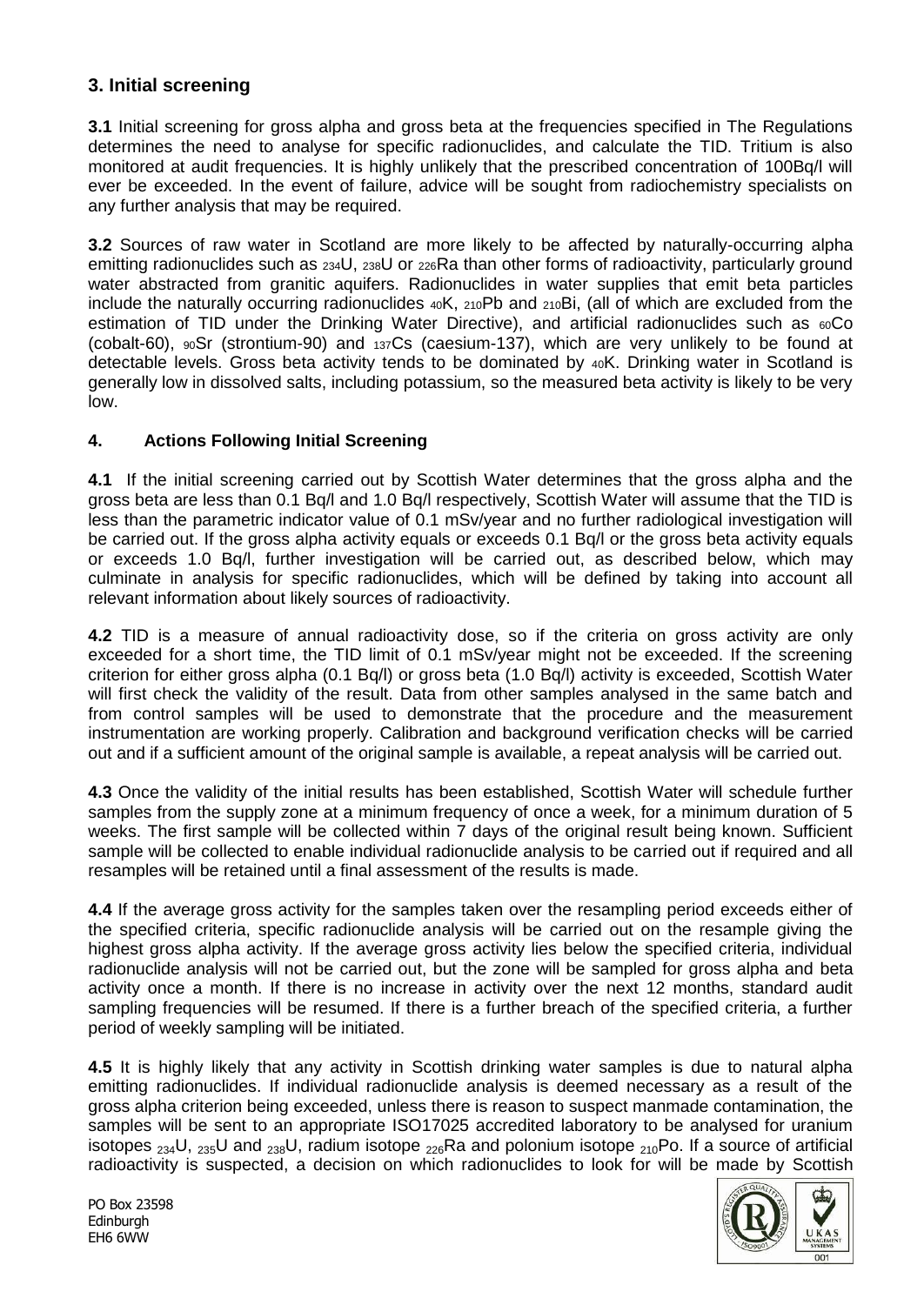Water on the basis of available information on the likely source of contamination, including the RIFE report issued by SEPA.

**4.6** In the event a drinking water sample exceeds the gross beta criterion, potassium analysis will be carried out and the activity contribution due to potassium-40 will be subtracted (see 1.3). If the gross beta activity criterion is still exceeded, a decision on which radionuclides to look for will be made by Scottish Water, again on the basis of available information on the likely source of contamination including the RIFE report issued by SEPA. The samples will be sent to an appropriate ISO17025 accredited laboratory for analysis.

**4.7** The average value of the individual radionuclide analysis for all resamples will be assessed using the following equation:



*Ci(obs)* = observed concentration of radionuclide *i Ci(ref)* = reference activity concentration of radionuclide *i* (Table 1 below)  $n =$  number of radionuclides detected.

Where the result returned by the equation is <0.1mSv/year, no further investigation is required. Standard audit sampling frequencies will be resumed.

**4.8** If, as a result of the assessment it seems likely that the TID will exceed 0.1 mSv/year, further sampling for individual radionuclide analysis will be carried out at weekly intervals. Scottish Water will inform DWQR, having sought expert advice on the potential implications for public health, and what remedial action may be required.

**4.9** A few drinking water sources in Scotland may routinely exceed a gross alpha activity of 0.1Bq/l due to natural background radioactivity. For such sources, if the initial assessment, based on individual radionuclide analysis indicates that the TID is unlikely to be exceeded, the zone will continue to be sampled at standard audit sampling frequency. Further individual radionuclide analysis will not be carried out unless there is a significant increase in gross alpha activity.

**4.10** On a monthly basis, as part of the Table 2 information return, Scottish Water will report gross alpha, gross beta and tritium activities to DWQR for all samples taken to comply with the Water Supply, Water Quality (Scotland) Regulations 2001. In addition, at the end of every year, Scottish Water will write to DWQR with a report on all results that exceeded the gross alpha or beta activity criteria in the preceding year and the action taken in each case.

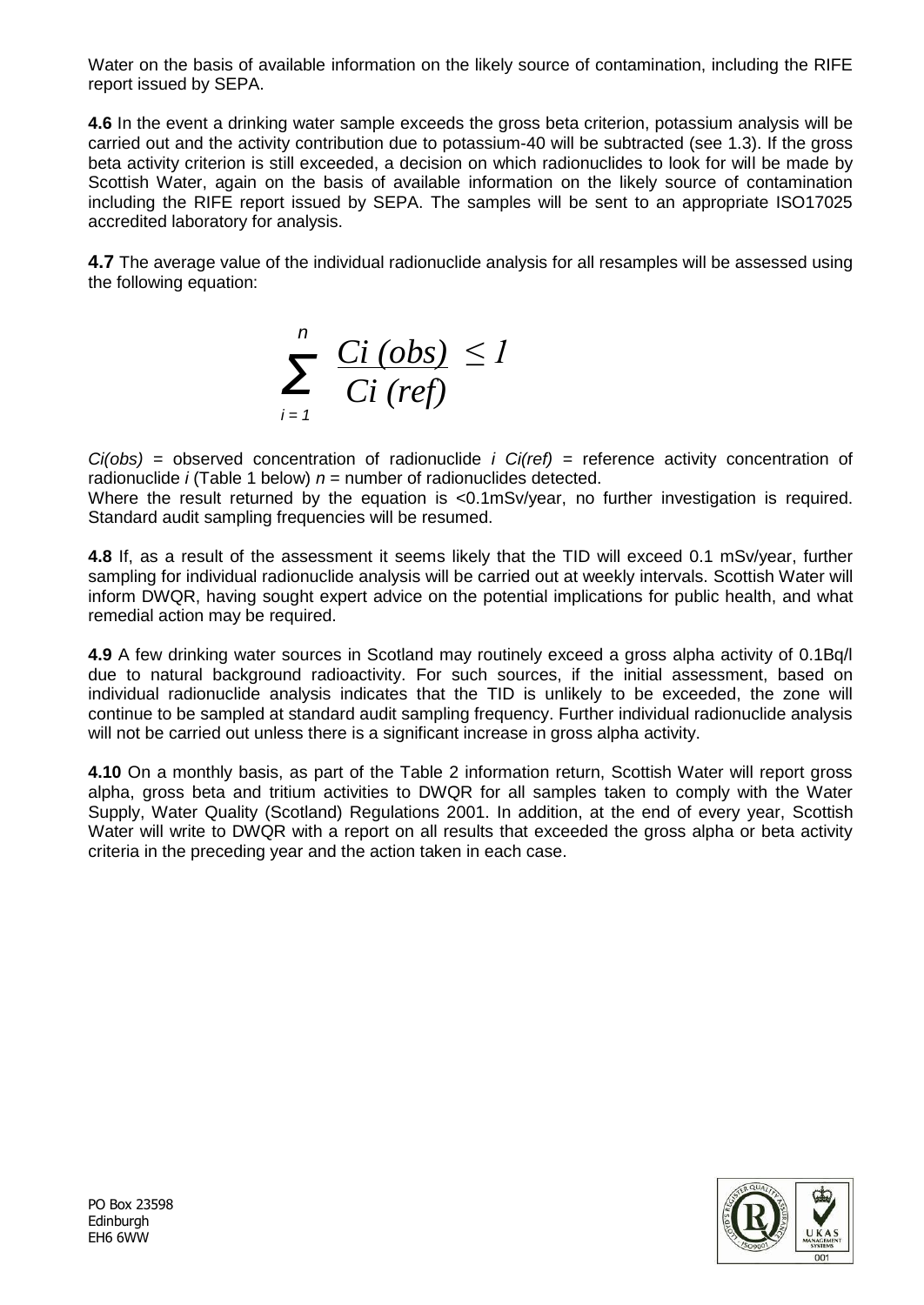#### **Table 1. Reference concentrations of radionuclides, which are the concentrations that would give rise to a TID of 0.1mSv/year if consumed at 2 litres per day.**

| <b>Radionuclide</b>      |                     | <b>Half life</b>    | Ref. Concn. Bq/l |
|--------------------------|---------------------|---------------------|------------------|
| 14C                      | Carbon-14           | 5730 y              | 240              |
| 32P                      | Phosphorus-32       | 14.29 d             | 57               |
| 33P                      | Phosphorus-33       | 25.4 d              | 571              |
| 35S                      | Sulphur-35          | 87.44 d             | 1054             |
| $_{60}Co$                | Cobalt-60           | 5.27y               | 40               |
| 90Sr                     | Strontium-90        | 29.12 y             | 4.9              |
| 95Zr                     | Zirconium-95        | 63.98 d             | 144              |
| 95Nb                     | Niobium-95          | 35.15 d             | 236              |
| $_{99}$ Tc               | Technetium-99       | 213000 y            | 214              |
| $_{99m}$ Tc              | Technetium-99m      | 6.02 h              | 6227             |
| $106$ Ru                 | Ruthenium-106       | 368.2 d             | 20               |
| 125Sb                    | Antimony-125        | 2.77y               | 125              |
| 125                      | Iodine-125          | 60.14 d             | $\boldsymbol{9}$ |
| 129                      | Iodine-129          | 1.57 107y           | $\overline{1}$   |
| 131                      | Iodine-131          | 8.04 d              | 6.2              |
| $134$ Cs                 | Caesium-134         | 2.062y              | $\overline{7.2}$ |
| $137$ Cs                 | Caesium-137         | 30y                 | $\overline{11}$  |
| $_{144}$ Ce              | Cerium-144          | 284.3 d             | 26.34            |
| 210Pb                    | Lead-210            | 22.3 y              | 0.20             |
| $_{210}$ Bi              | Bismuth-210         | 5.012 d             | 105.37           |
| $_{210}$ Po              | Polonium-210        | 138.38 d            | 0.11             |
| $_{226}$ Ra              | Radium-226          | 1600 y              | 0.5              |
| $_{228}$ Ra              | Radium-228          | 5.75y               | 0.2              |
| $234$ U                  | Uranium-234         | 244500 y            | 2.8              |
| $238$ U                  | Uranium-238         | 4.468 109 y         | 3.0              |
| $_{228}$ Th              | Thorium-228         | 1.913y              | 0.60             |
| $_{230}Th$               | Thorium-230         | 7.7104 y            | 2.80             |
| $_{232}$ Th              | Thorium-232         | 1.405 1010 y        | 3.04             |
| 239Pu/ <sub>240</sub> Pu | Plutonium-239 / 240 | 2.41 104 y / 6537 y | 0.6              |
| $_{241}$ Am              | Americium-241       | 432.2 y             | 0.7              |

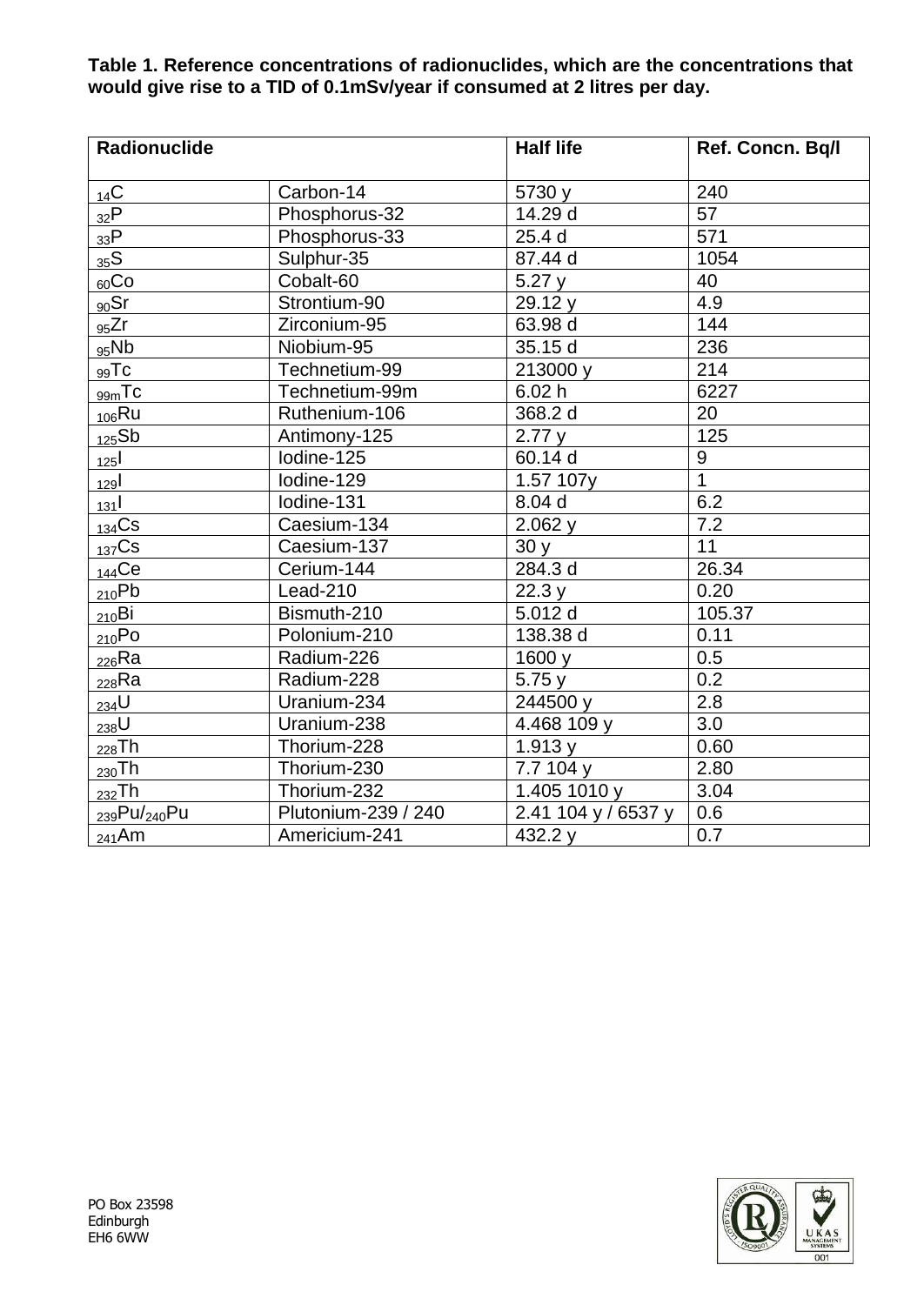#### **FIGURE 1. Flow diagram for assessment of gross alpha/beta results**



PO Box 23598 Edinburgh EH6 6WW

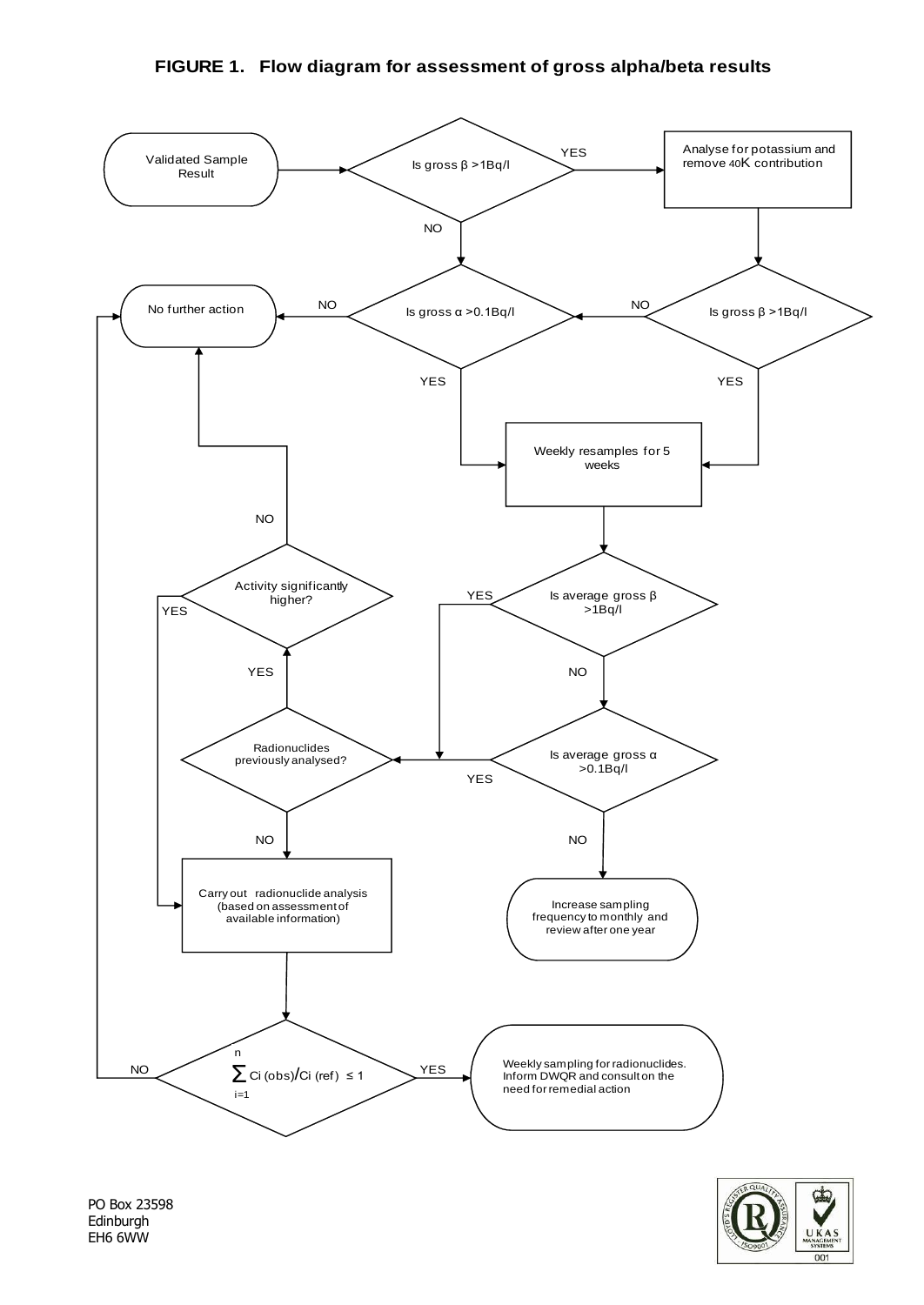## **5. Requirements of new Euratom Directive**

**5.1** The European Council has recently agreed a new Directive under the Euratom Treaty [Council Directive 2013/51/Euratom] laying down requirements for the protection of the health of the general public with regard to radioactive substances in water intended for human consumption. The Directive was published in the Official Journal on 7th November 2013 and Member States will have two years from publication to implement its requirements.

**5.2** The new Directive sets out parametric values, and frequencies and performance characteristics for analytical methods for monitoring radioactive substances in water intended for human consumption. This includes water as defined in the scope of the Drinking Water Directive 98/83/EC for drinking, cooking, food preparation or other domestic purposes supplied from a distribution network, tanker or in bottles or containers. It also includes all water used in any food production undertaking for the manufacture, processing, preservation or marketing of products or substances intended for human consumption.

**5.3** The parametric values for tritium and Indicative Dose (ID) remain unchanged from the values set out in the Drinking Water Directive and national legislation i.e. 100 Bq/l and 0.1 mSv respectively. Screening for gross alpha activity and gross beta activity can continue for monitoring for ID.

**5.4** A parametric value is introduced for radon of 100Bq/l. However, Member States may set a level higher than 100Bq/l but lower than 1000Bq/l which is judged inappropriate to be exceeded. Remedial action must however, be taken where radon concentrations exceed 1000Bq/l.

**5.5** Monitoring frequencies are set out in the new Directive for radon, tritium and ID; however, Member States are not required to monitor where it can be demonstrated that levels of the substances are well below the respective parametric values. Demonstration will be on basis of representative surveys, monitoring data and/or other reliable information. These surveys should determine the scale and nature of likely exposure to radon in water and should include an assessment of the geology and hydrology of the area, and radioactivity of rock or soil, as well as historical data.

**5.6** Where there is reason to believe that from findings of any representative surveys or from other reliable information sources that radon or other radioactive substances may be present at levels that could exceed the parametric values, monitoring must be carried out at the frequencies set down in the new Directive.

# **6. Future Action**

**6.1** In common with the other UK regulators, DWQR is reviewing the details of the new Directive to assess the implications for Scottish Water and local authorities (private supplies). Some research work will be necessary to establish the likely position regarding radon in drinking water in Scotland, prior to undertaking a targeted sample survey. DWQR is currently setting out the required scope of this research.

**6.2** The outcome of this project and any other data gathering exercise that may be considered necessary, will inform whether any further surveys are required to demonstrate that a supply does not contain levels of radioactive substances at a concentration that could exceed the parametric values set out in the new Directive. Further guidance on the implementation of the new Directive requirements will be provided in due course.